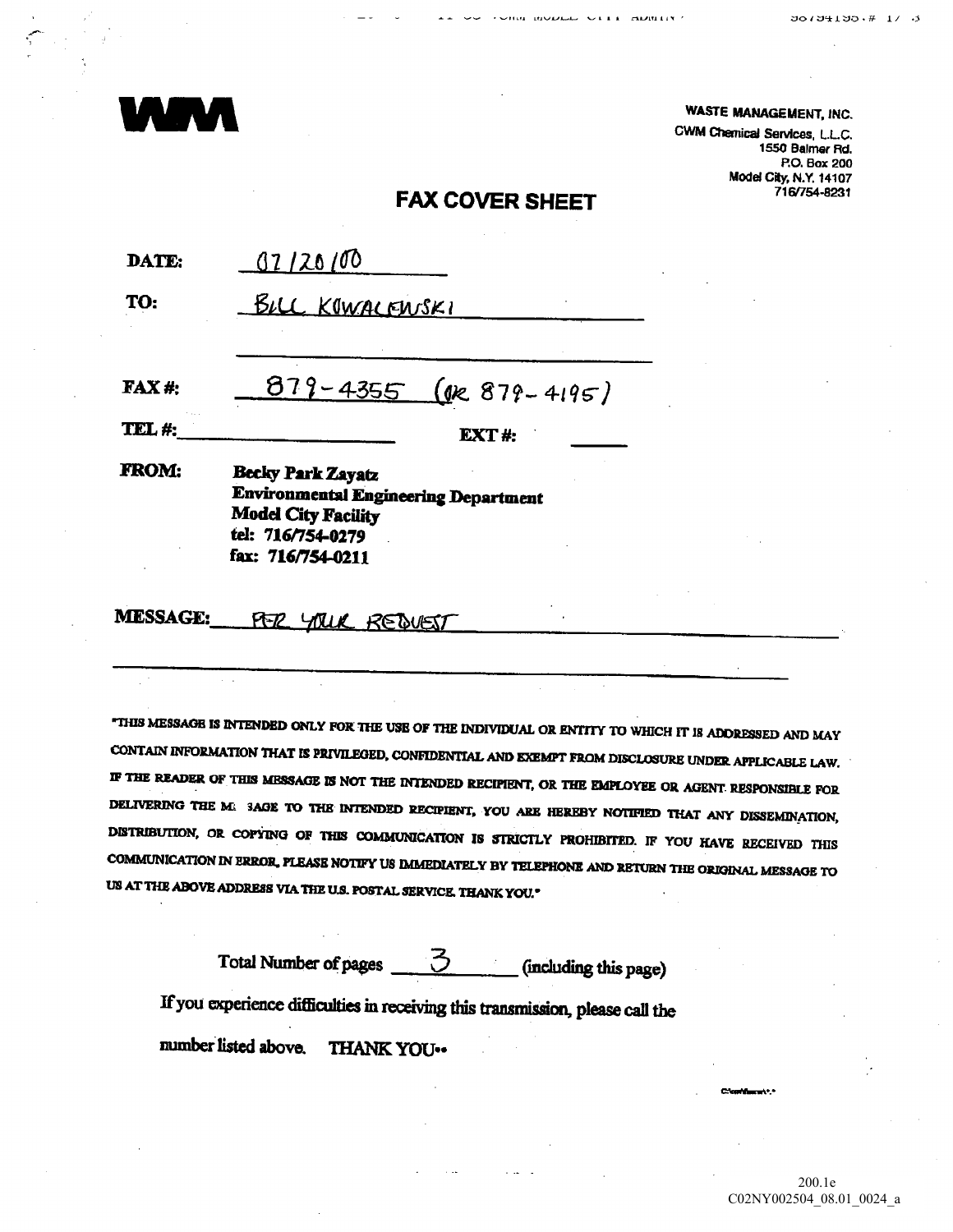SPDL ERMIT NUMBER NY0072061<br>Part I, Page 7 of 29

| ٠                     | ٠<br> |
|-----------------------|-------|
| ٠<br>×                | í.    |
| ľ<br>۳<br>г<br>т<br>٠ |       |

| PERMIT LIMITS, LEVELS AND MONITORING<br><b>OUTFALL NUMBER</b> |                        |                                                  |            |                                               |                         |                                          |                                   |                             |                        |                            |                       | W.VHERAATINGG7206110672061a.s |                 |  |
|---------------------------------------------------------------|------------------------|--------------------------------------------------|------------|-----------------------------------------------|-------------------------|------------------------------------------|-----------------------------------|-----------------------------|------------------------|----------------------------|-----------------------|-------------------------------|-----------------|--|
|                                                               | <b>WASTEWATER TYPE</b> |                                                  |            |                                               |                         |                                          |                                   |                             | <b>RECEIVING WATER</b> |                            | <b>EFFECTIVE</b>      |                               | <b>EXPIRING</b> |  |
| 002<br>Storm water runoff.                                    |                        |                                                  |            |                                               |                         |                                          |                                   | Tributary of Fourmile Creek |                        |                            | <b>EDPM</b>           | 12/31/00                      |                 |  |
| <b>PARAMETER</b>                                              |                        | <b>MINIMUM</b><br><b>MAXIMUM</b><br><b>UNITS</b> |            |                                               |                         |                                          |                                   |                             |                        |                            |                       |                               |                 |  |
| pH                                                            | 6.5                    |                                                  |            |                                               | $S$                     |                                          | <b>SAMPLE FREQUENCY</b><br>Weekly |                             |                        | <b>SAMPLE TYPE</b><br>Grab | <b>FOOTNOTES (FN)</b> |                               |                 |  |
| <b>PARAMETER</b>                                              |                        | <b>CALCULATED LIMIT</b>                          |            | <b>ENFORCEABLE</b><br><b>COMPLIANCE LEVEL</b> |                         | <b>MONITORING</b><br><b>ACTION LEVEL</b> |                                   |                             | MDL                    | <b>PQL</b>                 | <b>SAMPLE</b>         |                               |                 |  |
|                                                               |                        | Daily Avg.                                       | Daily Max. | Daily Avg                                     | Daily Max               | TYPE I                                   | <b>TYPE II</b>                    | <b>UNITS</b>                | $(\mu g/l)$            | $(\mu$ g/l $)$             | <b>FREQUENCY</b>      | SAMPLE<br><b>TYPE</b>         | m               |  |
| Flow                                                          |                        |                                                  |            | Monitor                                       | Monitor                 |                                          |                                   | <b>MGD</b>                  |                        |                            | Daily                 | <b>Totalizer</b>              |                 |  |
| Specific Conductance                                          |                        |                                                  |            | <b>Monitor</b>                                | Monitor                 |                                          |                                   | umho/cm                     |                        |                            | Weekly                | Grab                          |                 |  |
| Solids, Total Suspended                                       |                        |                                                  |            | <b>Monitor</b>                                | <b>Monitor</b>          |                                          |                                   | mg∕l                        |                        |                            | 2/Month               | Grab                          |                 |  |
| Solids, Total Dissolved<br>Solids, Settleable                 |                        |                                                  |            | Monitor                                       | <b>Monitor</b>          |                                          |                                   | mg/l                        |                        |                            | 2/Month               | Grab                          |                 |  |
| <b>BOD5</b>                                                   |                        |                                                  |            | Monitor                                       | Monitor                 |                                          |                                   | mV1                         |                        |                            | Weekly                | Grab                          |                 |  |
| Dissolved Oxygen                                              |                        |                                                  |            | <b>Monitor</b>                                | Montior                 |                                          |                                   | mg/l                        |                        |                            | Monthly               | Grab                          |                 |  |
| Ammonia (as N)                                                |                        |                                                  |            | Monitor                                       | <b>Monitor</b>          |                                          |                                   | mg/l                        |                        |                            | Monthly               | Grab                          | 6               |  |
| Oil & Grense                                                  |                        |                                                  |            | ĨŜ                                            | <b>Monitor</b>          |                                          |                                   | mg/l                        |                        |                            | Monthly               | Grab                          |                 |  |
|                                                               |                        |                                                  |            | <b>Monitor</b>                                | 13                      |                                          |                                   | mg/l                        |                        |                            | 2/Month               | Grab                          |                 |  |
| Copper, Total                                                 |                        |                                                  |            | Monitor                                       | 60                      |                                          |                                   |                             |                        |                            |                       |                               |                 |  |
| Zinc, Total                                                   |                        |                                                  |            |                                               |                         |                                          |                                   | μg/l                        |                        |                            | Monthly               | Grab                          |                 |  |
|                                                               |                        |                                                  |            | Monitor                                       | $\dddot{\mathbf{1}}$ 35 |                                          |                                   | $\mu$ g/l                   |                        |                            | Monthly               | Grab                          |                 |  |
| PCBs, Total                                                   |                        |                                                  | 0.001      |                                               |                         |                                          |                                   |                             |                        |                            |                       |                               |                 |  |
| Aroclor 1016                                                  |                        |                                                  |            | sco Aroclors                                  |                         |                                          |                                   | ng/l                        |                        |                            |                       |                               |                 |  |
| Aroclor 1221                                                  |                        |                                                  |            | Monitor<br><b>Monitor</b>                     | 300                     |                                          |                                   | ng/l                        | 65                     | 300                        | Weekly                | Grab                          |                 |  |
| Araclor 1232                                                  |                        |                                                  |            | <b>Monitor</b>                                | 300                     |                                          |                                   | ng/l                        | 65                     | 300                        | Weekly                | Grab                          |                 |  |
| Aroclor 1242                                                  |                        |                                                  |            | <b>Monitor</b>                                | 300                     |                                          |                                   | ng/l                        | 65                     | 300                        | Weekly                | Grab                          |                 |  |
| Aroclor 1248                                                  |                        |                                                  |            | <b>Monitor</b>                                | 650                     |                                          |                                   | ng/l                        | 65                     | 300                        | Weekly                | Grab                          |                 |  |
|                                                               |                        |                                                  |            |                                               | 300                     |                                          |                                   | ng/l                        | 65                     | 300                        | Weekly                | <b>Grab</b>                   |                 |  |